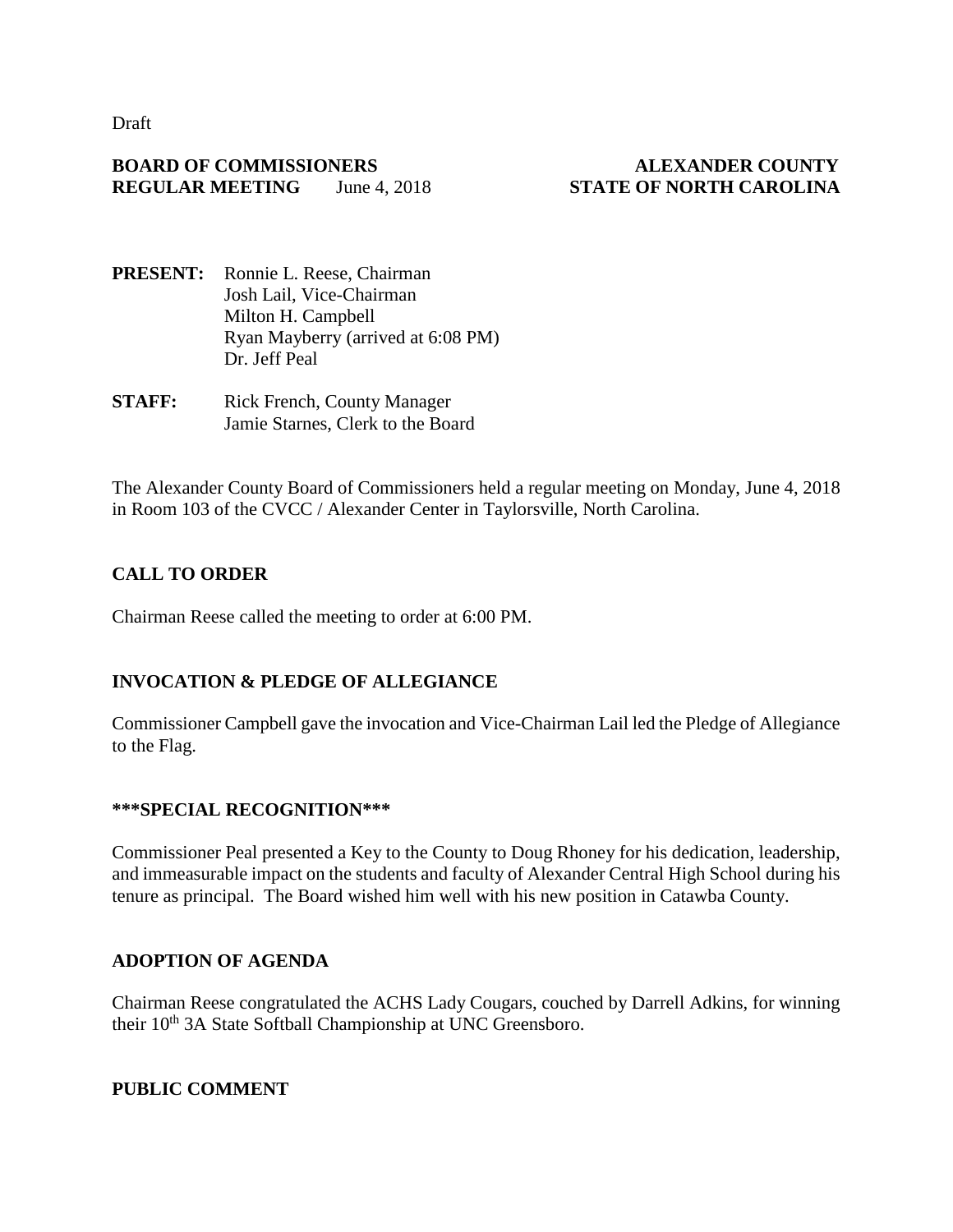There was no one present to speak during the Public Comment Period.

# **2017 STATE OF THE COUNTY HEALTH REPORT**

Leeanne Whisnant, Health Director, gave the 2017 State of the County Health Report that included leading causes of death in Alexander County (cancer, heart disease, lower respiratory disease, and Alzheimer's), community priorities (Healthy Families Program, mental health, and substance abuse), and emerging issues (diabetes and Alzheimer's). Grant funding was received from the NC Office of Rural Health (\$150,000) to fund existing primary care services and Duke Endowment (\$175,000) to create a behavioral health program.

The full report can be viewed at [www.alexanderhealth.org](http://www.alexanderhealth.org/) and is available at the Health Department, all library branches, and the Administration Office.

# **BROADBAND PROJECT UPDATE**

Greg Cronk, Information Technology Director, gave an update on the Broadband Project that included a review of recommendations provided by Open Broadband, LLC who conducted the Broadband Feasibility Study presented in January as well as progress made toward goals developed by County staff as follows:

- An engineering study of the Linney's Mountain tower was completed in May 2018.
- The Linney's Mountain tower property was purchased in June 2018.
- Upgrades to the Linney's Mountain tower is planned during the 2018-2019 budget year.
- Preapproval for a \$50,000 ARC grant for a broadband pilot project was received in May 2018. A grant match of \$50,000 is included in the 2018-2019 budget proposal.
- RFP's to solicit broadband providers for the pilot project is planned for fall 2018.
- Staff will continue working with current and potential providers as well as research potential grant sources to continue broadband development.

Commissioner Mayberry felt the Board should further discuss the innovation center recommendation generated by the Broadband Feasibility Study.

# **ADOPTION OF 2017-2018 BUDGET ORDINANCE FOR ALEXANDER COUNTY**

Rick French, County Manager, presented the 2018-2019 Alexander County Budget Ordinance for consideration, noting that the proposed budget totaled \$41,200,000 with no property tax or fee increases; however, he pointed out that the City of Hickory was proposing a 2.1% rate increase that would affect water customers. He also suggested keeping water tap fees at the inside rate.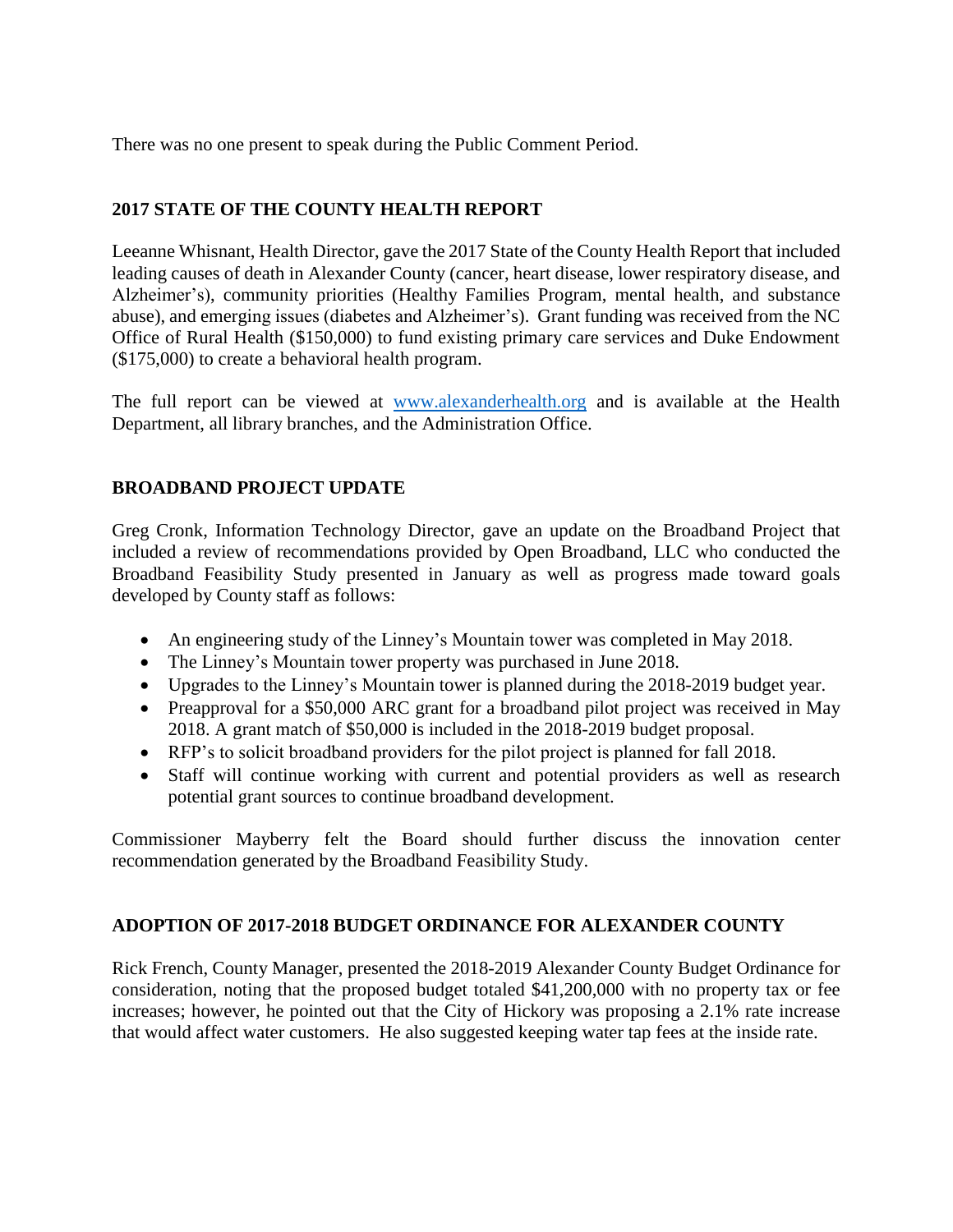Chairman Reese pointed out that the County was able to provide additional funding to several departments for 2018-2019 as outlined below, also noting that the DSS budget would be fully funded with only a \$58,742 increase in local dollars.

- School System \$6,520,851 appropriation / \$488,950 additional funding (does not include a \$90,000 grant match for the Stony Point Elementary School Sewer Project paid from County funds.
- Sheriff's Office \$3,127,397 budgeted / \$204,050 additional funding
- $\bullet$  EMS \$3,289,351 budgeted / \$147,938 additional funding
- Detention Center \$2,659,233 budgeted / \$196,370 additional funding

Commissioner Campbell pointed out that audit comparisons for 2014 and 2017 showed the County increased its net spending by only \$1.37 million over a 3-year period with a \$359,000 decline in general government expenses. In addition, he advised that he would vote in opposition to the proposed budget solely due to the inclusion of a COLA for all employees rather than increases based on merit and performance.

Commissioner Mayberry stated that the County had increased the appropriation to the School System by approximately one-third since 2012-2013. Commissioner Peal added that the property tax increase in 2015 had generated additional low wealth revenue for the School System, estimated at \$800,000 per year.

Chairman Reese made a motion to approve the 2018-2019 Budget Ordinance for Alexander County. Commissioner Mayberry seconded the motion, which passed 3 in favor (Commissioners Mayberry, Peal, and Reese) and two against (Commissioners Campbell and Lail). The motion carried.

# **BUDGET ORDINANCE AMENDMENTS #56 - #60**

Rick French, County Manager, reviewed the purpose of Budget Amendments #56 - #60 as follows:

Budget Amendment #56 – To increase the Public Buildings budget for security upgrades at the CVCC / Alexander Center and Applied Technologies Center.

Budget Amendment  $#57 - To budget for grant funding from the NCDEO / Water$ Resources for a stream restoration project to be recorded on the County's general ledger as outlined in revised State requirements.

Budget Amendment #58 – To increase the Bethlehem Sewer Fund annual budget for the cost of an engineering contract (design, permitting, bidding, and construction phase) for the Bethlehem Sewer Extension Project to be paid with Article 44\*524 revenue.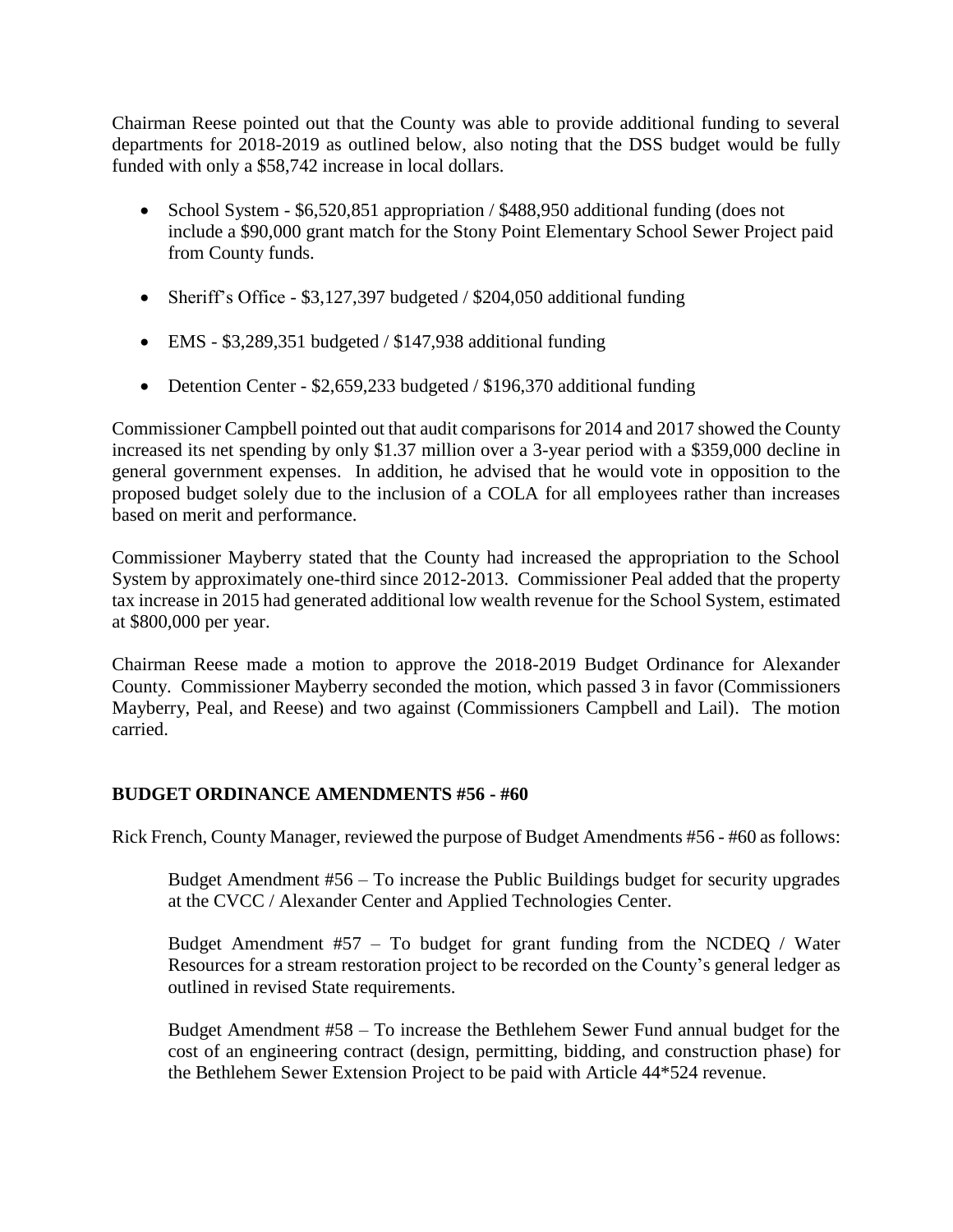Budget Amendment #59 – To increase the Bethlehem Sewer Fund annual budget for the cost of an engineering contract for a sewer treatment facility preliminary feasibility analysis to be paid with Article 44\*524 revenue.

Budget Amendment #60 – To adjust the Bethlehem Water Fund annual budget for the cost of an engineering contract for a water treatment facility preliminary feasibility analysis.

Vice-Chairman Lail made a motion to approve Budget Amendments #56 - #60. Commissioner Mayberry seconded the motion, which passed unanimously.

# **OTHER BUSINESS**

Rick French, County Manager, discussed the following issues during Other Business:

- A. Staff has received a letter of intent from the NC Division of Water Infrastructure to fund the Stony Point Elementary School Sewer Project. The CDBG-I grant is contingent on the County meeting all milestones as outlined in the letter and the expected date for execution of the construction contract is May 2020.
- B. Seven Alexander County fire departments received grant funds from the NC Office of the State Fire Marshall totaling \$90,853 that will be used to purchase needed equipment.

# **CONSENT AGENDA**

- A. Minutes from the May 14, 2018 Regular Meeting.
- B. Tax Release Requests (\$1,449.45) and Tax Refunds (\$2,309.73) for May 1-24, 2018.
- C. Authority to represent agreement with lead counsel McHugh Fuller Law Group for opioid civil suit.
- D. Home and Community Care Block Grant SFY 2018-2019.

Commissioner Peal made a motion to approve the Consent Agenda. Commissioner Campbell seconded the motion, which passed unanimously.

# **CLOSED SESSION – N.C.G.S. 143-318.11(a)(4, 5, & 6) ECONOMIC DEVELOPMENT, CONTRACTUAL, & PERSONNEL**

Vice-Chairman Lail made a motion to enter into Closed Session at 6:55 PM to discuss economic development, contractual matters, and personnel issues pursuant to N.C.G.S. 143-318.11(a)(4, 5, & 6). Commissioner Mayberry seconded the motion, which passed unanimously.

# **ADJOURNMENT**